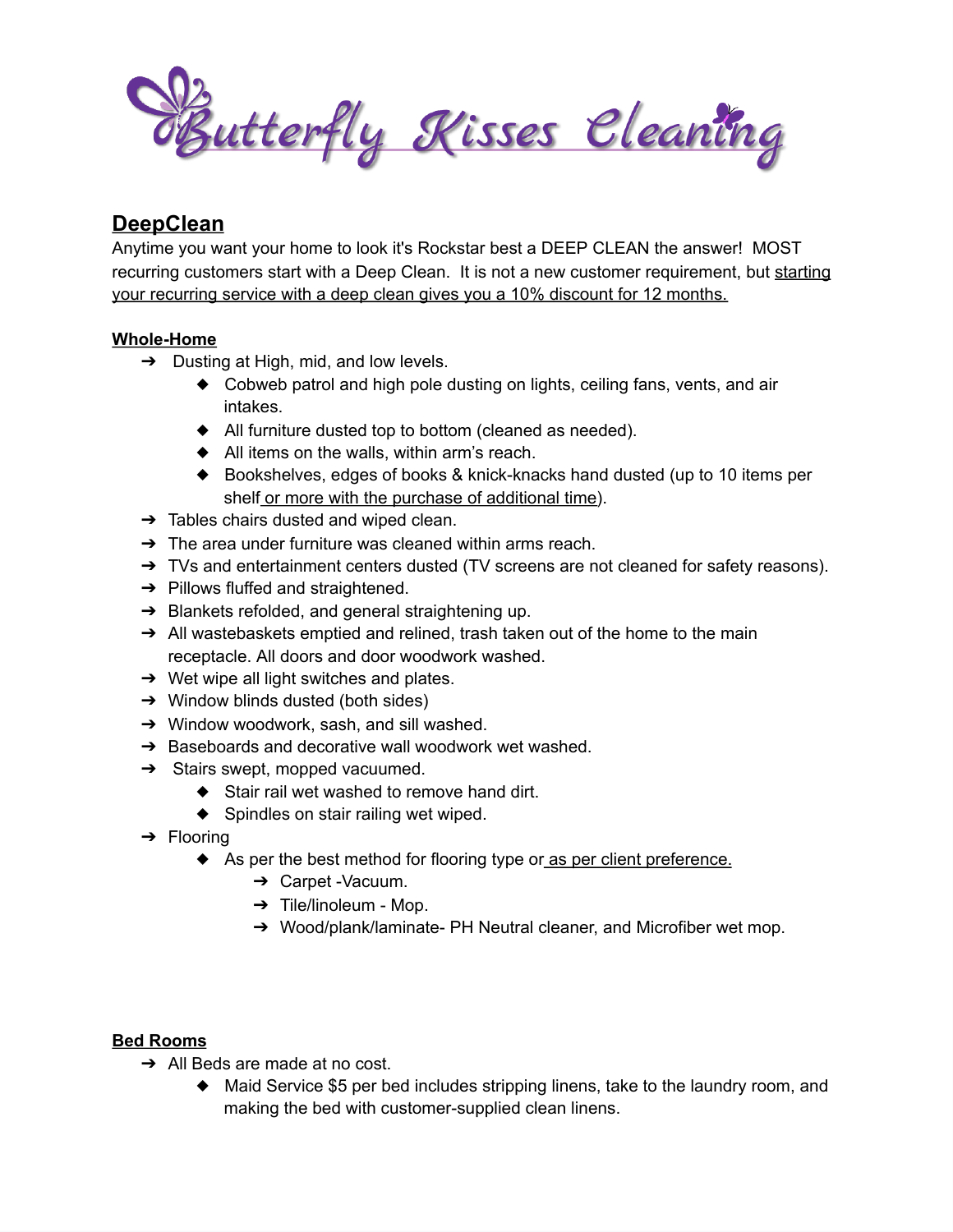utterfly Kisses Eleaning

- $\rightarrow$  Closet floors vacuumed.
- → And everything listed in "Whole-Home" that applies.

## **Bathrooms**

- ➔ Shower/Tub/Door
	- ◆ Cleaned free of soap scum, mold, and stains.
	- ◆ Showerhead cleaned and shined with a dry rag.
	- ◆ The ledge at top of the shower walls and shower curtain rod dusted.
	- ◆ Shower/Tub items on shelves moved to clean the shelf and replaced.
- ➔ Towel Racks dusted/cleaned.
- ➔ Mirrors cleaned and dried streak-free.
- $\rightarrow$  Lights, fans, and vents cleaned/hand washed within arms reach on a three-step stool.
- $\rightarrow$  Countertops and, all items on the counter are wiped clean and returned as before or in an orderly fashion.
- $\rightarrow$  Tip(s) of faucet cleaned free of toothpaste or any buildup and faucets shined.
- **→** Bathroom cabinets wet washed.
- $\rightarrow$  The area under cabinets dusted free of cobwebs and no hair on the floors.
- $\rightarrow$  Weight Scale wiped clean.
- → Toilet exterior cleaned from top to bottom including all surfaces of seat and lid.
- $\rightarrow$  Toilet interior cleaned of all stains.
- $\rightarrow$  Clean stands for toilet paper, toilet brushes, and plunger.
- $\rightarrow$  The floor behind the toilet is cleaned & baseboards around the toilet hand wiped clean.
- → All baseboards are hand wiped throughout the bathroom.
- → And everything listed in "Whole-Home" that applies.

## **Kitchen**

- $\rightarrow$  Clean and sanitize all hard surfaces.
- ➔ Cabinet exteriors and knobs hand washed cleaned (no spots).
	- ◆ The area underneath kitchen cabinets will be wiped and free of cobwebs.
- → Counter items removed, counters/backsplash cleaned, replace, and organized.
- ➔ Rangehood.
	- ◆ outside surfaces wiped clean.
	- ◆ Inside surfaces degreased and cleaned.
- $\rightarrow$  Range.
	- ◆ Stovetop, front, grates, and drip pans are cleaned.
	- ◆ Oven exterior front and sides cleaned.
		- Oven cleaning may be purchased for an additional service fee.
- $\rightarrow$  Appliance outsides are cleaned.
- ➔ Dishwasher inside door edges wiped out.
- $\rightarrow$  Microwave interior cleaned.